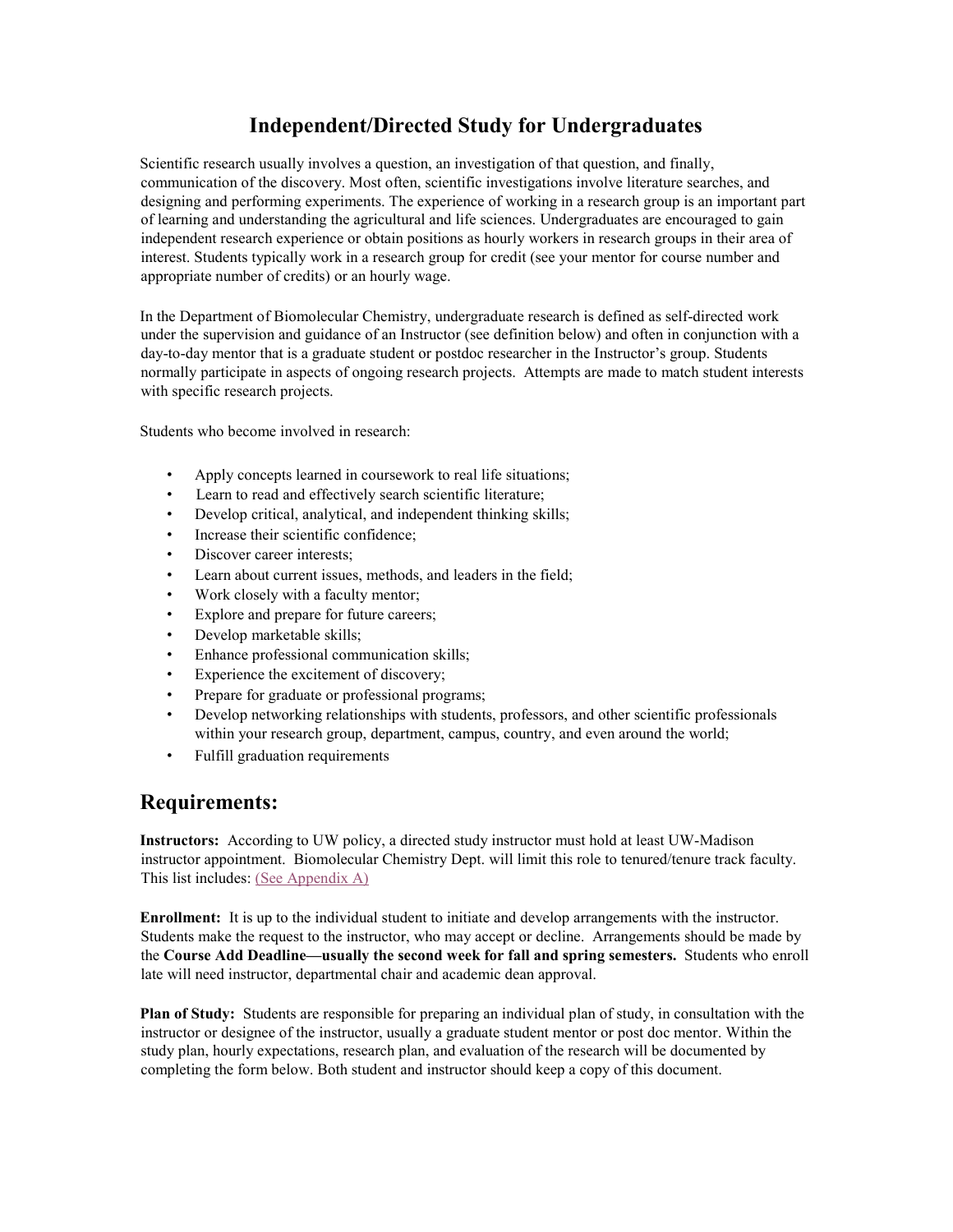**Credit Hours:** According to the Federal Credit Definition, the amount of credit for regular *group* instruction is such that each credit should be equivalent to one hour of classroom instruction and a minimum of two hours of additional student work per week over 15 weeks, or the equivalent effort over a different time frame, or an amount of academic work equivalent to what would be expected in other for credit activity. (**Please see policy, Section F, for further clarification**) Credit levels require judgment of the instructor. Credit levels must be justified in the plan of study and be consistent with the standards of the discipline. The Department of Biomolecular Chemistry recommends that students be prepared to spend at least 10 hours/week in the laboratory. Ten hours would equate to a 2-3 credit independent study, but will require the judgment of the instructor and factoring in the nature of the work.

**Registration of independent study:** For any questions regarding registering students for independent study, please contact the BMC Department: Arvette White (265-4320), 1135F Biochemistry Building, 420 Henry Mall. Email: arvette.white@wisc.edu.

**Limits on Enrollment for instructors:** The limit will be set to 40 student credit hours of undergraduate instruction in directed study per instructor per semester.

**BioSafety Training:** Safety training is required for all who work in the laboratory setting. At a minimum, the undergraduate student will complete the following Online Biosafety Training classes:

Biosafety 101: Risk Assessment

Biosafety 102: Blood borne Pathogens (Check with your Instructor if needed)

Biosafety 104: Safe Use of Sharps

Biosafety 201: NIH Guidelines

These classes are found at http://www.ehs.wisc.edu/biosafetytraining.htm

**Chemical Safety Training:** Chemical Safety Training is encouraged for all who work in a laboratory setting where chemicals are used. This training is an in-person class. To register please visit: http://www.ehs.wisc.edu/chemsafetytraining.htm

#### **Evaluation of undergraduate research:**

- Re-occurring meetings (one to one or spontaneous) throughout semester with undergrad and instructor. Once per 3 weeks is recommended.
- Maintenance of laboratory notebook
- Complete[d Final Evaluation Form](#page-4-0)

#### **Along with one of the following at the end of the semester**:

- Poster presentation
- Power point presentation
- Written report/thesis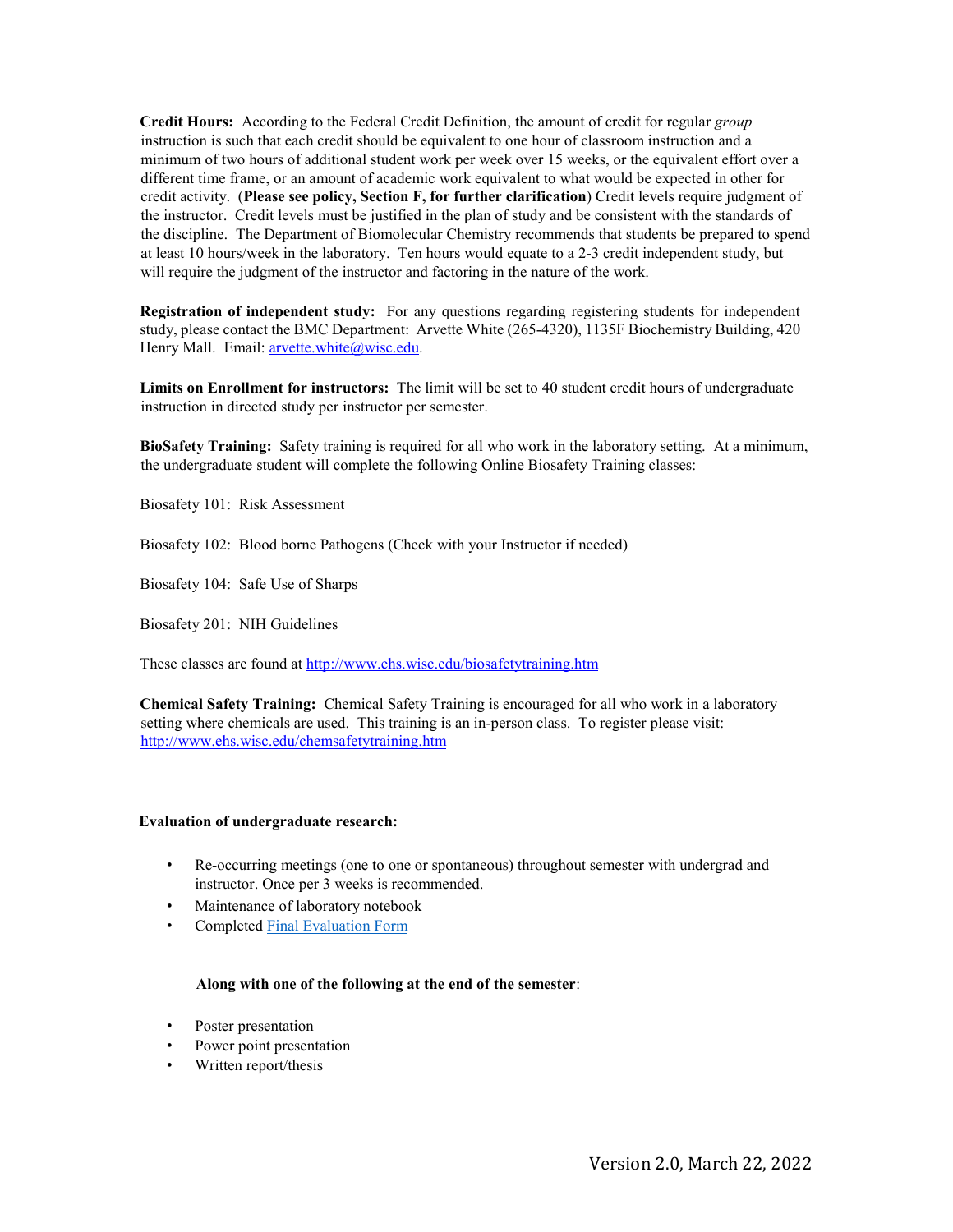# **Undergraduate Orientation**

- 1. Meet with Instructor and graduate student/post doc mentor to discuss requirements and expectations of undergraduate research
	- **a.** Discuss expectations of the undergraduate research experience
	- **b.** Discuss best way to communicate with mentor/instructor
	- **c.** Hourly requirements clearly stated
	- **d.** Credit hours discussed
	- **e.** Research Plan
	- **f.** Options for final assessment and presentation of research at end of semester
	- **g.** Submit Undergraduate Research Contract on BMC website [here](https://intranet.bmolchem.wisc.edu/student-resources/undergraduate-research-contract/)
- 2. Lab and building policies and procedures (instructor)
	- **a.** Orientation to building, restrooms, and lab
	- **b.** Access to building (need WISCard ID number and email address)
	- **c.** Safety Training Registration
	- **d.** Dress Code
	- **e.** Emergency Procedures—Chemical Spill, Eye Washes, Emergency Showers,

Building Evacuation

3. Contact Arvette White (Department Administrator II) 608/265-4320 to register for correct course.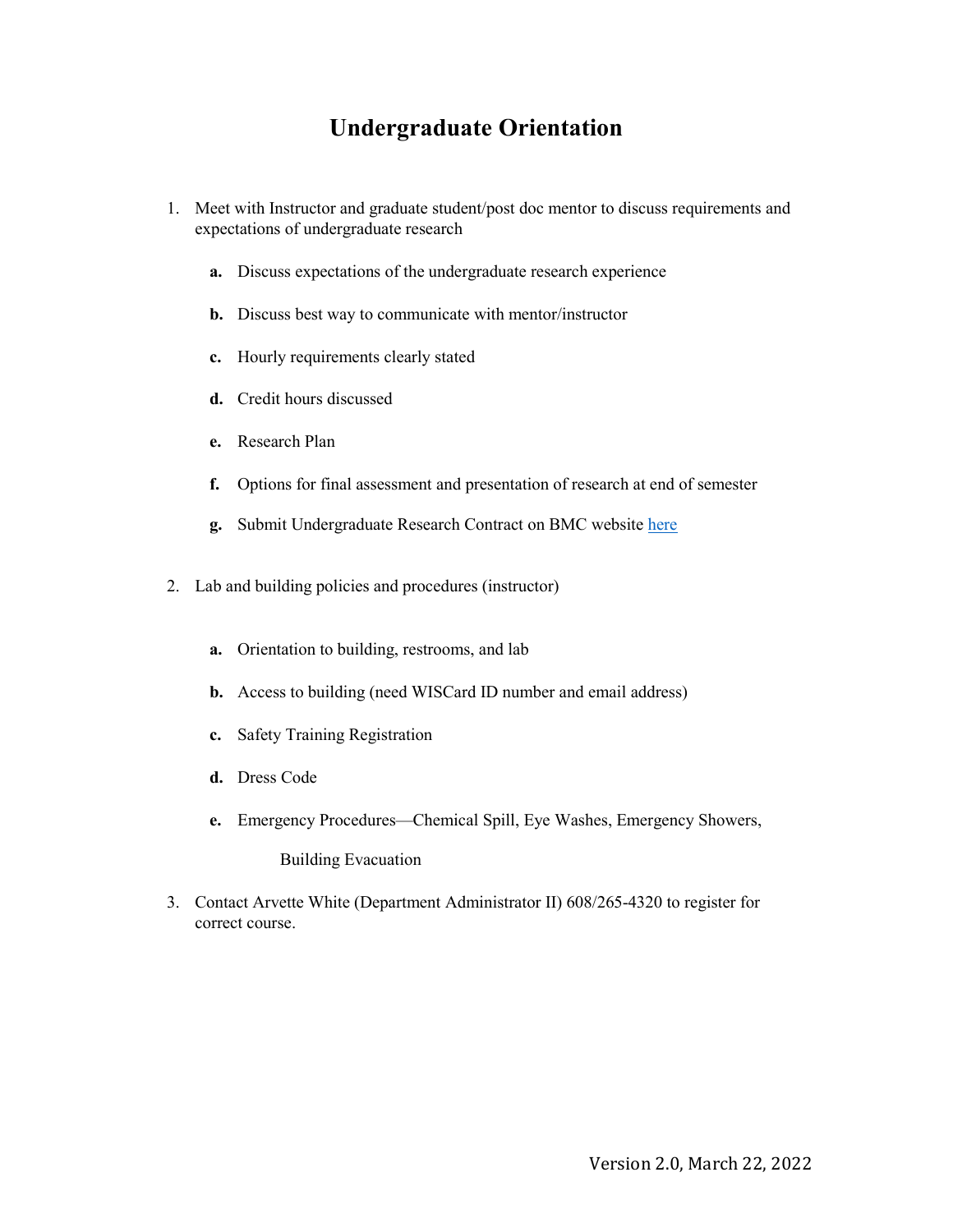# **Appendix A**

# **BMC Faculty**

<span id="page-3-0"></span>Jon Audhya David Brow Josh Coon Gheorghe Craciun James Dahlberg John Denu Feyza Engin Robert Fillingame Catherine Fox Melissa Harrison Gaelen Hess Christina Hull James Keck Tricia Kiley Peter Lewis Deane Mosher Michael Sheets